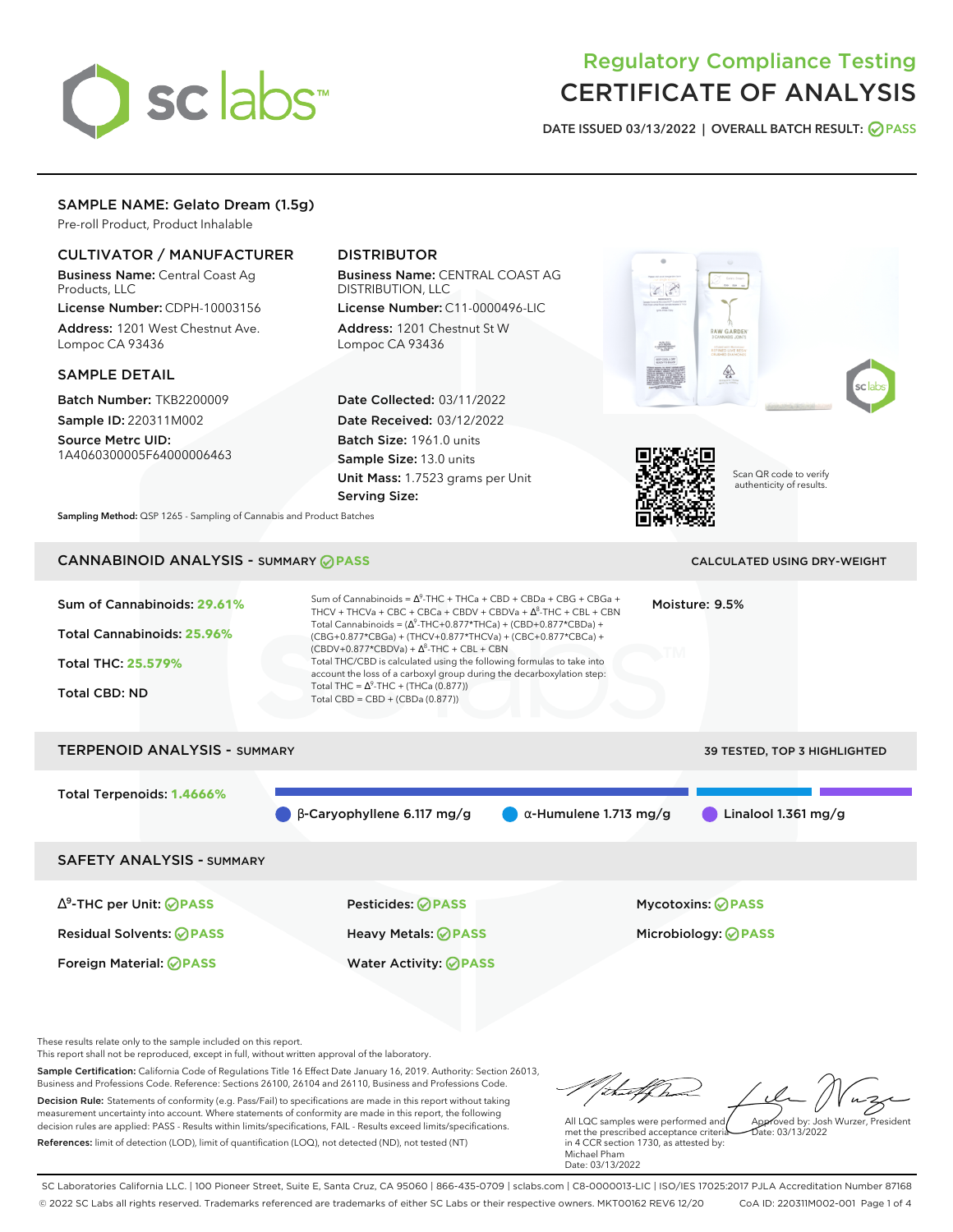



**GELATO DREAM (1.5G) | DATE ISSUED 03/13/2022 | OVERALL BATCH RESULT: PASS**

### **CANNABINOID TEST RESULTS** - 03/12/2022 **PASS**

Tested by high-performance liquid chromatography with diode-array detection (HPLC-DAD). Calculated using Dry-Weight. **Method:** QSP 1157 - Analysis of Cannabinoids by HPLC-DAD

#### TOTAL CANNABINOIDS: **25.96%**

Total Cannabinoids (Total THC) + (Total CBD) + (Total CBG) + (Total THCV) + (Total CBC) +  $(Total CBDV) +  $\Delta^8$ -THC + CBL + CBN$ 

TOTAL THC: **25.579%** Total THC (Δ<sup>9</sup>-THC+0.877\*THCa)

TOTAL CBD: ND

Total CBD (CBD+0.877\*CBDa)

TOTAL CBG: 0.18% Total CBG (CBG+0.877\*CBGa)

TOTAL THCV: ND Total THCV (THCV+0.877\*THCVa)

TOTAL CBC: 0.203% Total CBC (CBC+0.877\*CBCa)

TOTAL CBDV: ND Total CBDV (CBDV+0.877\*CBDVa)

| <b>COMPOUND</b> | LOD/LOQ<br>(mg/g)          | <b>MEASUREMENT</b><br><b>UNCERTAINTY</b><br>(mg/g) | <b>RESULT</b><br>(mg/g) | <b>RESULT</b><br>(%) |
|-----------------|----------------------------|----------------------------------------------------|-------------------------|----------------------|
| <b>THCa</b>     | 0.05 / 0.14                | ±5.833                                             | 291.66                  | 29.166               |
| <b>CBCa</b>     | 0.07/0.28                  | ±0.088                                             | 2.32                    | 0.232                |
| <b>CBGa</b>     | 0.1/0.2                    | ±0.09                                              | 2.1                     | 0.21                 |
| $\Delta^9$ -THC | 0.06 / 0.26                | N/A                                                | <b>ND</b>               | <b>ND</b>            |
| $\wedge^8$ -THC | 0.1 / 0.4                  | N/A                                                | <b>ND</b>               | <b>ND</b>            |
| <b>THCV</b>     | 0.1/0.2                    | N/A                                                | <b>ND</b>               | <b>ND</b>            |
| <b>THCVa</b>    | 0.07 / 0.20                | N/A                                                | <b>ND</b>               | <b>ND</b>            |
| <b>CBD</b>      | 0.07/0.29                  | N/A                                                | <b>ND</b>               | <b>ND</b>            |
| <b>CBDa</b>     | 0.02/0.19                  | N/A                                                | <b>ND</b>               | <b>ND</b>            |
| <b>CBDV</b>     | 0.04/0.15                  | N/A                                                | <b>ND</b>               | <b>ND</b>            |
| <b>CBDVa</b>    | 0.03 / 0.53                | N/A                                                | <b>ND</b>               | <b>ND</b>            |
| <b>CBG</b>      | 0.06/0.19                  | N/A                                                | <b>ND</b>               | <b>ND</b>            |
| <b>CBL</b>      | 0.06 / 0.24                | N/A                                                | <b>ND</b>               | <b>ND</b>            |
| <b>CBN</b>      | 0.1/0.3                    | N/A                                                | <b>ND</b>               | <b>ND</b>            |
| <b>CBC</b>      | 0.2 / 0.5                  | N/A                                                | <b>ND</b>               | <b>ND</b>            |
|                 | <b>SUM OF CANNABINOIDS</b> |                                                    | 296.1 mg/g              | 29.61%               |

#### **UNIT MASS: 1.7523 grams per Unit**

| $\Delta^9$ -THC per Unit              | 1100 per-package limit | <b>ND</b>      | <b>PASS</b> |
|---------------------------------------|------------------------|----------------|-------------|
| <b>Total THC per Unit</b>             |                        | 448.22 mg/unit |             |
| <b>CBD</b> per Unit                   |                        | <b>ND</b>      |             |
| <b>Total CBD per Unit</b>             |                        | <b>ND</b>      |             |
| Sum of Cannabinoids<br>per Unit       |                        | 518.9 mg/unit  |             |
| <b>Total Cannabinoids</b><br>per Unit |                        | 455.0 mg/unit  |             |

#### **MOISTURE TEST RESULT**

**9.5%** Tested 03/12/2022 **Method:** QSP 1224 - Loss on Drying (Moisture)

## **TERPENOID TEST RESULTS** - 03/13/2022

Terpene analysis utilizing gas chromatography-flame ionization detection (GC-FID). **Method:** QSP 1192 - Analysis of Terpenoids by GC-FID

| <b>COMPOUND</b>          | LOD/LOQ<br>(mg/g) | <b>MEASUREMENT</b><br><b>UNCERTAINTY</b><br>(mg/g) | <b>RESULT</b><br>(mg/g)                         | <b>RESULT</b><br>(%) |
|--------------------------|-------------------|----------------------------------------------------|-------------------------------------------------|----------------------|
| <b>B-Caryophyllene</b>   | 0.004 / 0.012     | ±0.1694                                            | 6.117                                           | 0.6117               |
| $\alpha$ -Humulene       | 0.009/0.029       | ±0.0428                                            | 1.713                                           | 0.1713               |
| Linalool                 | 0.009 / 0.032     | ±0.0403                                            | 1.361                                           | 0.1361               |
| $trans-\beta$ -Farnesene | 0.008 / 0.025     | ±0.0349                                            | 1.266                                           | 0.1266               |
| Limonene                 | 0.005 / 0.016     | ±0.0140                                            | 1.265                                           | 0.1265               |
| <b>Myrcene</b>           | 0.008 / 0.025     | ±0.0068                                            | 0.684                                           | 0.0684               |
| <b>Terpineol</b>         | 0.009 / 0.031     | ±0.0230                                            | 0.482                                           | 0.0482               |
| Fenchol                  | 0.010 / 0.034     | ±0.0140                                            | 0.464                                           | 0.0464               |
| Nerolidol                | 0.006 / 0.019     | ±0.0111                                            | 0.227                                           | 0.0227               |
| Terpinolene              | 0.008 / 0.026     | ±0.0028                                            | 0.173                                           | 0.0173               |
| Valencene                | 0.009 / 0.030     | ±0.0079                                            | 0.148                                           | 0.0148               |
| β-Pinene                 | 0.004 / 0.014     | ±0.0012                                            | 0.132                                           | 0.0132               |
| Caryophyllene<br>Oxide   | 0.010 / 0.033     | ±0.0045                                            | 0.127                                           | 0.0127               |
| <b>Borneol</b>           | 0.005 / 0.016     | ±0.0036                                            | 0.109                                           | 0.0109               |
| β-Ocimene                | 0.006 / 0.020     | ±0.0022                                            | 0.088                                           | 0.0088               |
| Citronellol              | 0.003 / 0.010     | ±0.0025                                            | 0.067                                           | 0.0067               |
| $\alpha$ -Pinene         | 0.005 / 0.017     | ±0.0004                                            | 0.053                                           | 0.0053               |
| Fenchone                 | 0.009/0.028       | ±0.0011                                            | 0.048                                           | 0.0048               |
| Eucalyptol               | 0.006 / 0.018     | ±0.0008                                            | 0.042                                           | 0.0042               |
| Geraniol                 | 0.002 / 0.007     | ±0.0014                                            | 0.042                                           | 0.0042               |
| Sabinene Hydrate         | 0.006 / 0.022     | ±0.0007                                            | 0.024                                           | 0.0024               |
| $\Delta^3$ -Carene       | 0.005 / 0.018     | ±0.0002                                            | 0.021                                           | 0.0021               |
| Nerol                    | 0.003 / 0.011     | ±0.0004                                            | 0.013                                           | 0.0013               |
| Cedrol                   | 0.008 / 0.027     | N/A                                                | <loq< th=""><th><loq< th=""></loq<></th></loq<> | <loq< th=""></loq<>  |
| Camphene                 | 0.005 / 0.015     | N/A                                                | ND                                              | ND                   |
| Sabinene                 | 0.004 / 0.014     | N/A                                                | <b>ND</b>                                       | ND                   |
| $\alpha$ -Phellandrene   | 0.006 / 0.020     | N/A                                                | <b>ND</b>                                       | <b>ND</b>            |
| $\alpha$ -Terpinene      | 0.005 / 0.017     | N/A                                                | ND                                              | <b>ND</b>            |
| p-Cymene                 | 0.005 / 0.016     | N/A                                                | <b>ND</b>                                       | ND                   |
| $\gamma$ -Terpinene      | 0.006 / 0.018     | N/A                                                | <b>ND</b>                                       | <b>ND</b>            |
| Isopulegol               | 0.005 / 0.016     | N/A                                                | ND                                              | ND                   |
| Camphor                  | 0.006 / 0.019     | N/A                                                | <b>ND</b>                                       | ND                   |
| Isoborneol               | 0.004 / 0.012     | N/A                                                | <b>ND</b>                                       | <b>ND</b>            |
| Menthol                  | 0.008 / 0.025     | N/A                                                | ND                                              | <b>ND</b>            |
| Pulegone                 | 0.003 / 0.011     | N/A                                                | <b>ND</b>                                       | ND                   |
| <b>Geranyl Acetate</b>   | 0.004 / 0.014     | N/A                                                | <b>ND</b>                                       | <b>ND</b>            |
| $\alpha$ -Cedrene        | 0.005 / 0.016     | N/A                                                | ND                                              | <b>ND</b>            |
| Guaiol                   | 0.009 / 0.030     | N/A                                                | <b>ND</b>                                       | ND                   |
| α-Bisabolol              | 0.008 / 0.026     | N/A                                                | <b>ND</b>                                       | ND                   |
| <b>TOTAL TERPENOIDS</b>  |                   |                                                    | 14.666 mg/g                                     | 1.4666%              |

SC Laboratories California LLC. | 100 Pioneer Street, Suite E, Santa Cruz, CA 95060 | 866-435-0709 | sclabs.com | C8-0000013-LIC | ISO/IES 17025:2017 PJLA Accreditation Number 87168 © 2022 SC Labs all rights reserved. Trademarks referenced are trademarks of either SC Labs or their respective owners. MKT00162 REV6 12/20 CoA ID: 220311M002-001 Page 2 of 4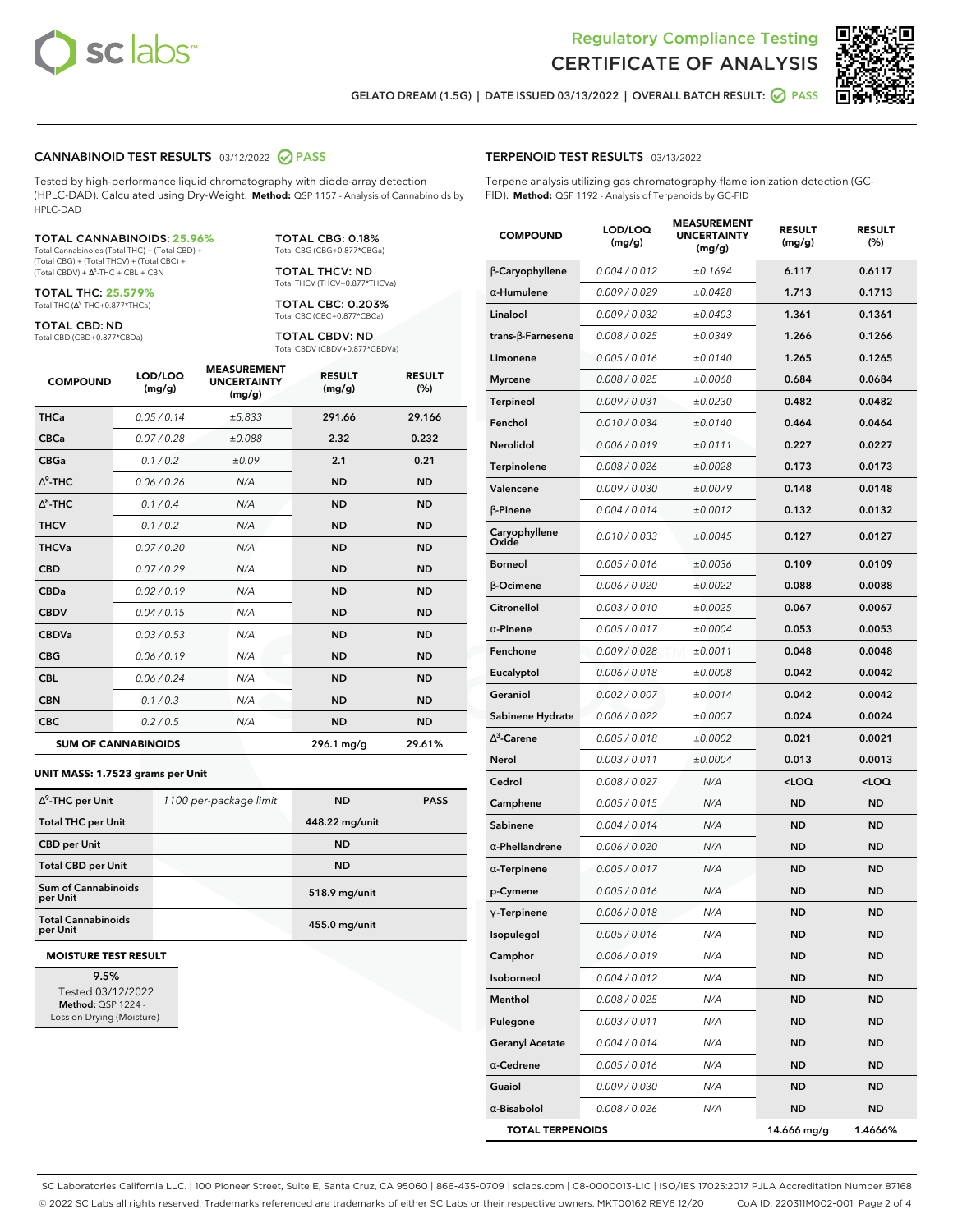



**GELATO DREAM (1.5G) | DATE ISSUED 03/13/2022 | OVERALL BATCH RESULT: PASS**

# **CATEGORY 1 PESTICIDE TEST RESULTS** - 03/13/2022 **PASS**

Pesticide and plant growth regulator analysis utilizing high-performance liquid chromatography-mass spectrometry (HPLC-MS) or gas chromatography-mass spectrometry (GC-MS). \*GC-MS utilized where indicated. **Method:** QSP 1212 - Analysis of Pesticides and Mycotoxins by LC-MS or QSP 1213 - Analysis of Pesticides by GC-MS

| <b>COMPOUND</b>             | LOD/LOQ<br>$(\mu g/g)$ | <b>ACTION</b><br><b>LIMIT</b><br>$(\mu g/g)$ | <b>MEASUREMENT</b><br><b>UNCERTAINTY</b><br>$(\mu g/g)$ | <b>RESULT</b><br>$(\mu g/g)$ | <b>RESULT</b> |
|-----------------------------|------------------------|----------------------------------------------|---------------------------------------------------------|------------------------------|---------------|
| Aldicarb                    | 0.03 / 0.08            | $\ge$ LOD                                    | N/A                                                     | <b>ND</b>                    | <b>PASS</b>   |
| Carbofuran                  | 0.02 / 0.05            | $\ge$ LOD                                    | N/A                                                     | <b>ND</b>                    | <b>PASS</b>   |
| Chlordane*                  | 0.03 / 0.08            | $\ge$ LOD                                    | N/A                                                     | <b>ND</b>                    | <b>PASS</b>   |
| Chlorfenapyr*               | 0.03/0.10              | $\ge$ LOD                                    | N/A                                                     | <b>ND</b>                    | <b>PASS</b>   |
| Chlorpyrifos                | 0.02/0.06              | $\ge$ LOD                                    | N/A                                                     | <b>ND</b>                    | <b>PASS</b>   |
| Coumaphos                   | 0.02 / 0.07            | $\geq$ LOD                                   | N/A                                                     | <b>ND</b>                    | <b>PASS</b>   |
| Daminozide                  | 0.02 / 0.07            | $>$ LOD                                      | N/A                                                     | <b>ND</b>                    | <b>PASS</b>   |
| <b>Dichlorvos</b><br>(DDVP) | 0.03/0.09              | $\ge$ LOD                                    | N/A                                                     | <b>ND</b>                    | <b>PASS</b>   |
| Dimethoate                  | 0.03/0.08              | $>$ LOD                                      | N/A                                                     | <b>ND</b>                    | <b>PASS</b>   |
| Ethoprophos                 | 0.03/0.10              | $\ge$ LOD                                    | N/A                                                     | <b>ND</b>                    | <b>PASS</b>   |
| Etofenprox                  | 0.02 / 0.06            | $\ge$ LOD                                    | N/A                                                     | <b>ND</b>                    | <b>PASS</b>   |
| Fenoxycarb                  | 0.03/0.08              | $>$ LOD                                      | N/A                                                     | <b>ND</b>                    | <b>PASS</b>   |
| Fipronil                    | 0.03 / 0.08            | $\ge$ LOD                                    | N/A                                                     | <b>ND</b>                    | <b>PASS</b>   |
| Imazalil                    | 0.02 / 0.06            | $>$ LOD                                      | N/A                                                     | <b>ND</b>                    | <b>PASS</b>   |
| <b>Methiocarb</b>           | 0.02 / 0.07            | $\ge$ LOD                                    | N/A                                                     | <b>ND</b>                    | <b>PASS</b>   |
| Parathion-methyl            | 0.03/0.10              | $\geq$ LOD                                   | N/A                                                     | <b>ND</b>                    | <b>PASS</b>   |
| <b>Mevinphos</b>            | 0.03/0.09              | $\ge$ LOD                                    | N/A                                                     | <b>ND</b>                    | <b>PASS</b>   |
| Paclobutrazol               | 0.02 / 0.05            | $\ge$ LOD                                    | N/A                                                     | <b>ND</b>                    | <b>PASS</b>   |
| Propoxur                    | 0.03/0.09              | $\ge$ LOD                                    | N/A                                                     | <b>ND</b>                    | <b>PASS</b>   |
| Spiroxamine                 | 0.03 / 0.08            | $\ge$ LOD                                    | N/A                                                     | <b>ND</b>                    | <b>PASS</b>   |
| Thiacloprid                 | 0.03/0.10              | $>$ LOD                                      | N/A                                                     | <b>ND</b>                    | <b>PASS</b>   |

# **CATEGORY 2 PESTICIDE TEST RESULTS** - 03/13/2022 **PASS**

| <b>COMPOUND</b>          | LOD/LOQ<br>$(\mu g/g)$ | <b>ACTION</b><br><b>LIMIT</b><br>$(\mu g/g)$ | <b>MEASUREMENT</b><br><b>UNCERTAINTY</b><br>$(\mu g/g)$ | <b>RESULT</b><br>$(\mu g/g)$ | <b>RESULT</b> |  |
|--------------------------|------------------------|----------------------------------------------|---------------------------------------------------------|------------------------------|---------------|--|
| Abamectin                | 0.03/0.10              | 0.1                                          | N/A                                                     | <b>ND</b>                    | <b>PASS</b>   |  |
| Acephate                 | 0.02/0.07              | 0.1                                          | N/A                                                     | <b>ND</b>                    | <b>PASS</b>   |  |
| Acequinocyl              | 0.02/0.07              | 0.1                                          | N/A                                                     | <b>ND</b>                    | <b>PASS</b>   |  |
| Acetamiprid              | 0.02/0.05              | 0.1                                          | N/A                                                     | <b>ND</b>                    | <b>PASS</b>   |  |
| Azoxystrobin             | 0.02/0.07              | 0.1                                          | N/A                                                     | <b>ND</b>                    | <b>PASS</b>   |  |
| <b>Bifenazate</b>        | 0.01/0.04              | 0.1                                          | N/A                                                     | <b>ND</b>                    | <b>PASS</b>   |  |
| <b>Bifenthrin</b>        | 0.02 / 0.05            | 3                                            | N/A                                                     | <b>ND</b>                    | <b>PASS</b>   |  |
| <b>Boscalid</b>          | 0.03/0.09              | 0.1                                          | N/A                                                     | <b>ND</b>                    | <b>PASS</b>   |  |
| Captan                   | 0.19/0.57              | 0.7                                          | N/A                                                     | <b>ND</b>                    | <b>PASS</b>   |  |
| Carbaryl                 | 0.02/0.06              | 0.5                                          | N/A                                                     | <b>ND</b>                    | <b>PASS</b>   |  |
| Chlorantranilip-<br>role | 0.04/0.12              | 10                                           | N/A                                                     | <b>ND</b>                    | <b>PASS</b>   |  |
| Clofentezine             | 0.03/0.09              | 0.1                                          | N/A                                                     | <b>ND</b>                    | <b>PASS</b>   |  |

# **CATEGORY 2 PESTICIDE TEST RESULTS** - 03/13/2022 continued

| <b>COMPOUND</b>               | LOD/LOQ<br>(µg/g) | <b>ACTION</b><br>LIMIT<br>(µg/g) | <b>MEASUREMENT</b><br><b>UNCERTAINTY</b><br>(µg/g) | <b>RESULT</b><br>(µg/g) | <b>RESULT</b> |
|-------------------------------|-------------------|----------------------------------|----------------------------------------------------|-------------------------|---------------|
| Cyfluthrin                    | 0.12 / 0.38       | 2                                | N/A                                                | <b>ND</b>               | <b>PASS</b>   |
| Cypermethrin                  | 0.11 / 0.32       | 1                                | N/A                                                | <b>ND</b>               | <b>PASS</b>   |
| Diazinon                      | 0.02 / 0.05       | 0.1                              | N/A                                                | <b>ND</b>               | <b>PASS</b>   |
| Dimethomorph                  | 0.03 / 0.09       | 2                                | N/A                                                | <b>ND</b>               | <b>PASS</b>   |
| Etoxazole                     | 0.02 / 0.06       | 0.1                              | N/A                                                | <b>ND</b>               | <b>PASS</b>   |
| Fenhexamid                    | 0.03 / 0.09       | 0.1                              | N/A                                                | <b>ND</b>               | <b>PASS</b>   |
| Fenpyroximate                 | 0.02 / 0.06       | 0.1                              | N/A                                                | <b>ND</b>               | <b>PASS</b>   |
| Flonicamid                    | 0.03 / 0.10       | 0.1                              | N/A                                                | <b>ND</b>               | <b>PASS</b>   |
| Fludioxonil                   | 0.03 / 0.10       | 0.1                              | N/A                                                | <b>ND</b>               | <b>PASS</b>   |
| Hexythiazox                   | 0.02 / 0.07       | 0.1                              | N/A                                                | <b>ND</b>               | <b>PASS</b>   |
| Imidacloprid                  | 0.04 / 0.11       | 5                                | N/A                                                | <b>ND</b>               | <b>PASS</b>   |
| Kresoxim-methyl               | 0.02 / 0.07       | 0.1                              | N/A                                                | <b>ND</b>               | <b>PASS</b>   |
| <b>Malathion</b>              | 0.03 / 0.09       | 0.5                              | N/A                                                | <b>ND</b>               | <b>PASS</b>   |
| Metalaxyl                     | 0.02 / 0.07       | $\overline{c}$                   | N/A                                                | <b>ND</b>               | <b>PASS</b>   |
| Methomyl                      | 0.03 / 0.10       | $\mathcal{I}$                    | N/A                                                | <b>ND</b>               | <b>PASS</b>   |
| Myclobutanil                  | 0.03 / 0.09       | 0.1                              | N/A                                                | <b>ND</b>               | <b>PASS</b>   |
| <b>Naled</b>                  | 0.02 / 0.07       | 0.1                              | N/A                                                | <b>ND</b>               | <b>PASS</b>   |
| Oxamyl                        | 0.04 / 0.11       | 0.5                              | N/A                                                | <b>ND</b>               | <b>PASS</b>   |
| Pentachloronitro-<br>benzene* | 0.03/0.09         | 0.1                              | N/A                                                | <b>ND</b>               | <b>PASS</b>   |
| Permethrin                    | 0.04 / 0.12       | 0.5                              | N/A                                                | <b>ND</b>               | <b>PASS</b>   |
| Phosmet                       | 0.03 / 0.10       | 0.1                              | N/A                                                | <b>ND</b>               | <b>PASS</b>   |
| Piperonyl<br><b>Butoxide</b>  | 0.02 / 0.07       | 3                                | N/A                                                | <b>ND</b>               | <b>PASS</b>   |
| Prallethrin                   | 0.03 / 0.08       | 0.1                              | N/A                                                | <b>ND</b>               | <b>PASS</b>   |
| Propiconazole                 | 0.02 / 0.07       | 0.1                              | N/A                                                | <b>ND</b>               | <b>PASS</b>   |
| Pyrethrins                    | 0.04 / 0.12       | 0.5                              | N/A                                                | <b>ND</b>               | <b>PASS</b>   |
| Pyridaben                     | 0.02 / 0.07       | 0.1                              | N/A                                                | <b>ND</b>               | <b>PASS</b>   |
| Spinetoram                    | 0.02 / 0.07       | 0.1                              | N/A                                                | <b>ND</b>               | <b>PASS</b>   |
| Spinosad                      | 0.02 / 0.07       | 0.1                              | N/A                                                | <b>ND</b>               | <b>PASS</b>   |
| Spiromesifen                  | 0.02 / 0.05       | 0.1                              | N/A                                                | <b>ND</b>               | <b>PASS</b>   |
| Spirotetramat                 | 0.02 / 0.06       | 0.1                              | N/A                                                | <b>ND</b>               | <b>PASS</b>   |
| Tebuconazole                  | 0.02 / 0.07       | 0.1                              | N/A                                                | <b>ND</b>               | <b>PASS</b>   |
| Thiamethoxam                  | 0.03 / 0.10       | 5                                | N/A                                                | <b>ND</b>               | <b>PASS</b>   |
| Trifloxystrobin               | 0.03 / 0.08       | 0.1                              | N/A                                                | <b>ND</b>               | <b>PASS</b>   |

SC Laboratories California LLC. | 100 Pioneer Street, Suite E, Santa Cruz, CA 95060 | 866-435-0709 | sclabs.com | C8-0000013-LIC | ISO/IES 17025:2017 PJLA Accreditation Number 87168 © 2022 SC Labs all rights reserved. Trademarks referenced are trademarks of either SC Labs or their respective owners. MKT00162 REV6 12/20 CoA ID: 220311M002-001 Page 3 of 4